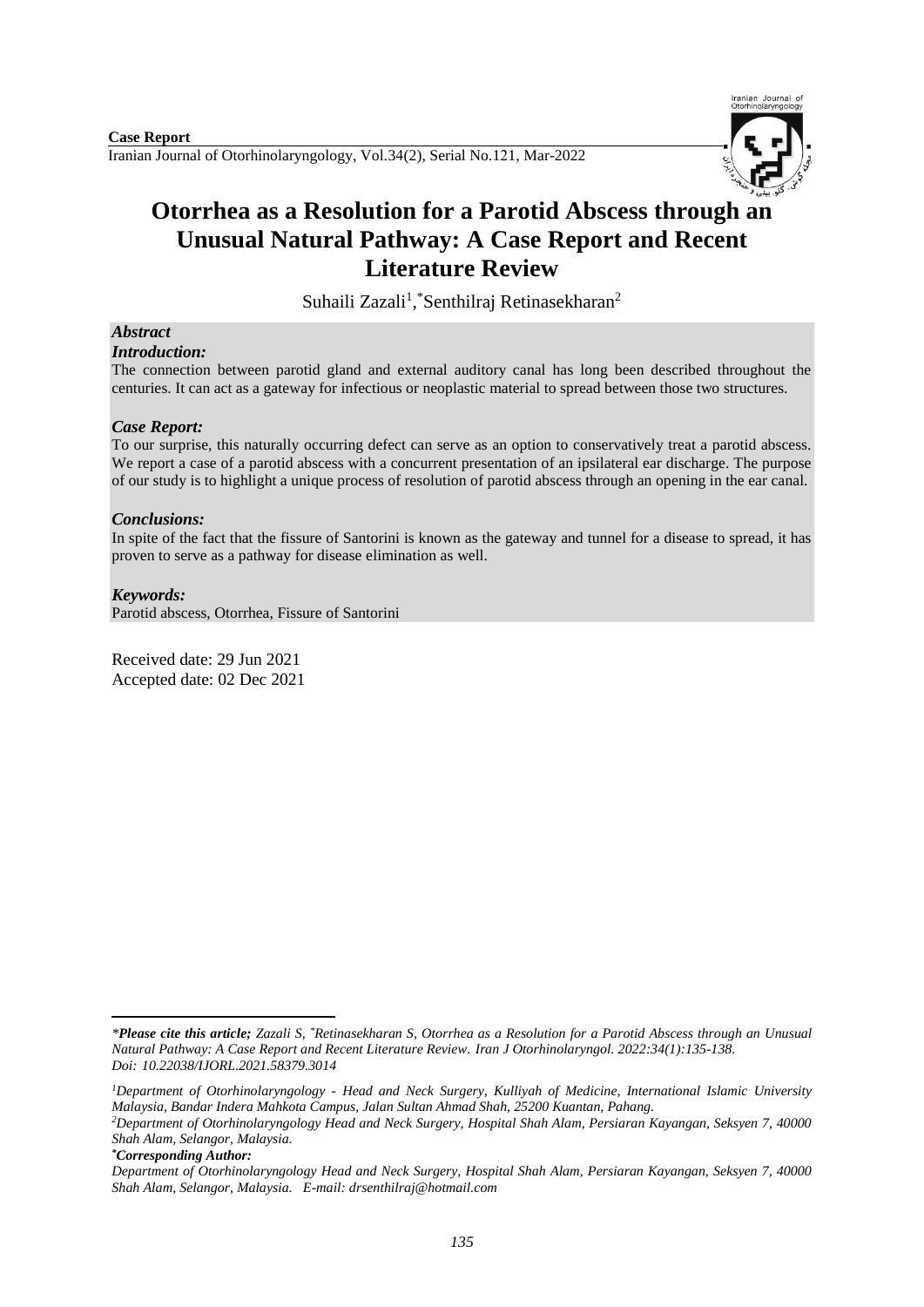## *Introduction*

The fissures of Santorini are horizontal openings in the anteroinferior cartilaginous part of the ear canal. These fissures render more flexibility to the ear canal but as they are connected to the parotid gland, they can allow bacteria and tumours to pass into the gland (1). Although its anatomical existence has long been discovered, disease extensions from the external auditory canal to the parotid gland are still being reported as a rare finding. It is even rarer for the spread of disease to occur in the opposite direction – from the parotid to the ear (2). The present case described a parotid abscess in association with an underlying sialolithiasis and an ipsilateral ear discharge presentation. Attention needs to be drawn to the mechanism behind the resolution of abscess by means of otorrhea.

### *Case Report*

A 40-year-old female at 4 weeks' gestation presented with left parotid swelling followed by left ear pululent discharge five days later. The swelling was associated with pain and limited mouth opening. On examination, the patient was well, comfortable with documented normal temperature. There was a 9 cm x 6 cm, firm, tender swelling over the left parotid with a normal overlying skin (Figure 1). Her facial nerve was intact.



**Fig 1:** Unilateral left parotid swelling with normal skin appearance.

Otoscopic examination of the left ear revealed a granulation tissue over the anterior wall of the cartilaginous part of the ear canal (Figure 2). Pus was noted to be draining from below the

granulation tissue upon application of pressure to the parotid region (Figure 3).



**Fig 2:** Granulation tissue at the anterior cartilaginous wall of left external auditory canal.



**Fig 3:** Discharge draining on the granulation tissue upon external pressure of the parotid gland

Oral cavity examination revealed a poor oral hygiene with multiple dental caries. There was no discharge from the Stensen's duct. She required admission and started on intravenous amoxicillin/clavulanic acid 1200mg 8 hourly. As she was in her early trimester, non-invasive investigations were chosen. Ultrasound showed a heterogeneous collection seen at the left parotid measuring 1.2 cm x3.7 cm x 3.1 cm (AP x W x CC). There was an echogenic structure within the collection measuring 0.7 cm (W) suggestive of calculus.

Since the swelling reduced with ear discharge, the granulation tissue (Figure 4) was excised and the pus was manually drained by daily massaging and milking from the openings of the fissure of Santorini. Pus was sent for culture and sensitivity to which later isolated no microorganism. In view of the clinical improvement from the intravenous antibiotics aided with drainage to the ear, the patient was treated successfully by nonsurgical means. Follow-up on the patient one month later showed that she is asymptomatic and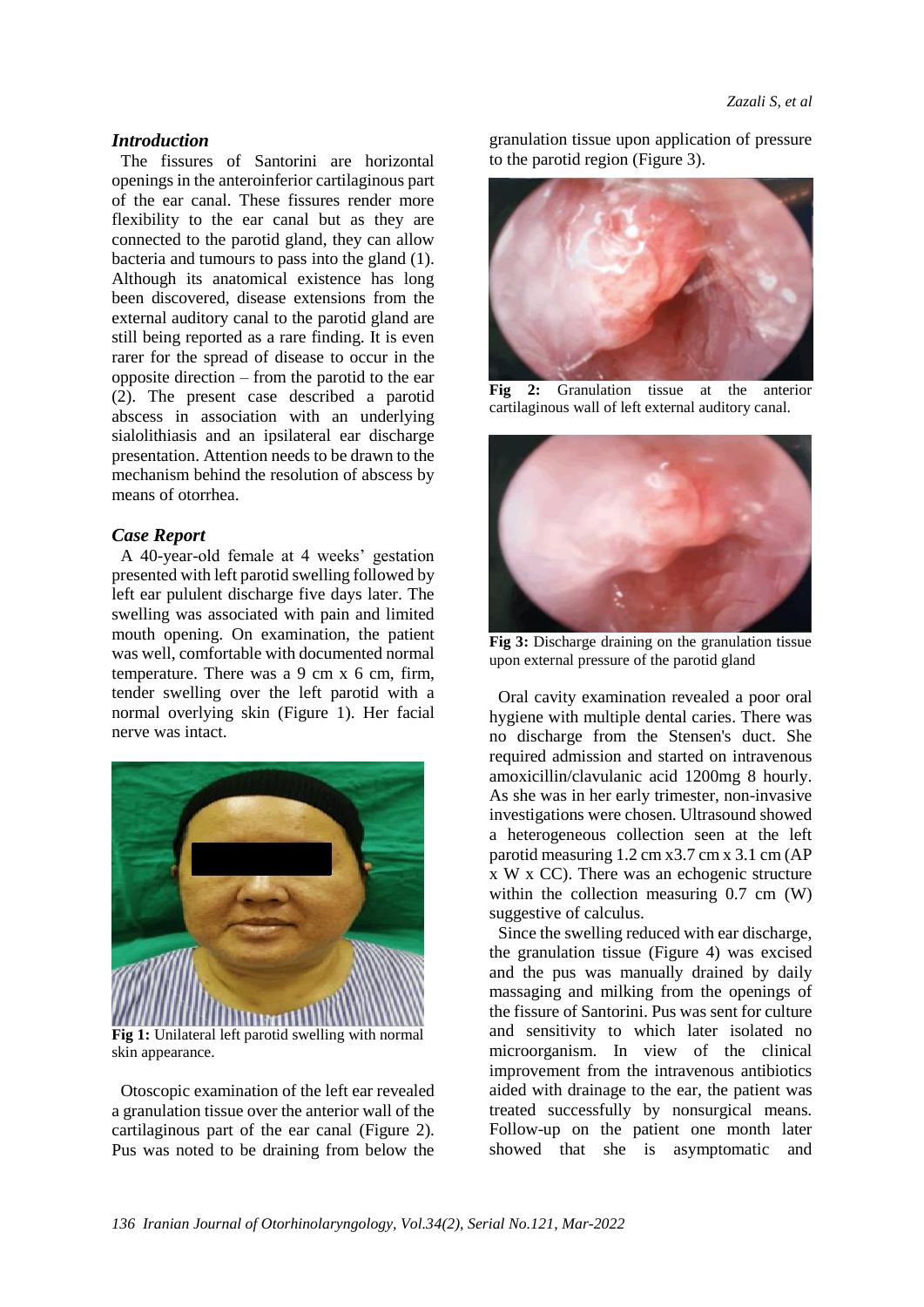#### *Otorrhea as a Resolution for a Parotid Abscess*

examination revealed a normal ear canal with no opening or fibrosis on inspection.



**Fig 4:** Tympanic membrane and the rest of the ear canal visualised upon excision of the granulation tissue.

## *Discussion*

Infectious and neoplastic matters are presumed to be travelling through the fissures of Santorini, however, the exact direction of its spread has yet to be reported.

A number of studies had demonstrated that the spread of disease from the parotid gland extending to the ear was far more common in those of neoplastic origin as compared to the infectious origin (2-4). Most of the cases had history of ear trauma with fistula complication, few had been attributed to the naturally occurring tracts. Studies dated back to 2015 and 2017 by Onal et al and Blanco-Sanchez et al respectively, reported cases of parotid abscess manifesting in the form of otorrhea. Interestingly, patients were those of paediatric population*.* (5,6).

While in elderly immunocompromised patient, infections such as malignant otitis externa has been reported to invade the parotid gland (7). Cholesteatoma is another type of infection that spread anteriorly and cause parotid abscess (8). No neoplastic case in this direction was reported. Parotid abscess can be managed conservatively or surgically. In a study of 40 patients, 82% of patients were managed conservatively (9). Small-sized collections can be treated medically with combination of antibiotics, hydration and sialogogues. In large collections, an incision is required to drain the affected space. There is risk of facial nerve damage and poor cosmetic results pertaining to this invasive treatment option (10). Apart from surgical incision, there are other alternatives for parotid abscess

drainage. Percutaneous aspiration guided by ultrasonography has proven to be effective and of less invasive technique (11,12).Drainage can also be conducted by milking the abscess from the Stensen's duct opening (13).

As for our case, we manage to avoid all the techniques above, also ensuring the maternal and fetal safety whilst treating the parotid abscess albeit at a slower pace. As the patients clinical condition greatly improved upon daily external compression of the parotid gland, we discovered a unique process of resolution of parotid abscess through an opening in the ear canal. This will not be a standard of treatment or a recommended technique. Although this is an unconventional method, it is noteworthy to mention that the drainage through the fissure of Santorini has proven to be an effective one.

## *Conclusion*

In conclusion, drainage is the mainstay of treatment, however, after factoring in multiple variables and weighing the risks and the benefits, we managed the case uniquely, which proved effective. In spite of the fact that the fissure of Santorini is known as the gateway and tunnel for a disease to spread, it has proven to serve as a pathway for disease elimination as well.

### *Reference*

**1.** Peter Valentine, Tony Wright. Anatomy and embryology of external and middle ear. In: John C Watkinson and Raymond W Clarke(ed.). Scott-Brown's otorhinolaryngology and head and neck surgery. Volume2. 8th ed . Boca Raton : CRC Press Taylor and Francies group; 2018. p. 527.

**2.** Prasad M, Kraus DH. Acinic cell carcinoma of the parotid gland presenting as an external auditory canal mass. Head Neck 2004;26:85-8. https://doi. org/10.1002/hed.10347

**3.** Urano M, Yoshioka S, Kato H, Horibe K, Hiei Y, Yui T, *et al.* A case of mucoepidermoid carcinoma of the parotid gland; unusual progression to the external auditory canal via Santorini's fissures. Japanese Journal of Head and Neck Cancer. 2015 Jan 8;40(4):443-7.<https://doi.org/> 10. 5981/ jjhnc. 40.443

**4.** Rana K., Rathore P. K., Raj A., Meher R., Wadhwa V., Prakash A, *et al*. Bilateral spontaneous salivary otorrhoea: case report and a review of the literature. Int J Pediatr Otorhinolaryngol 2015; 79:1774 –77 http:// dx.doi. org/10. 1016/j. ijporl. 2015. 07. 032